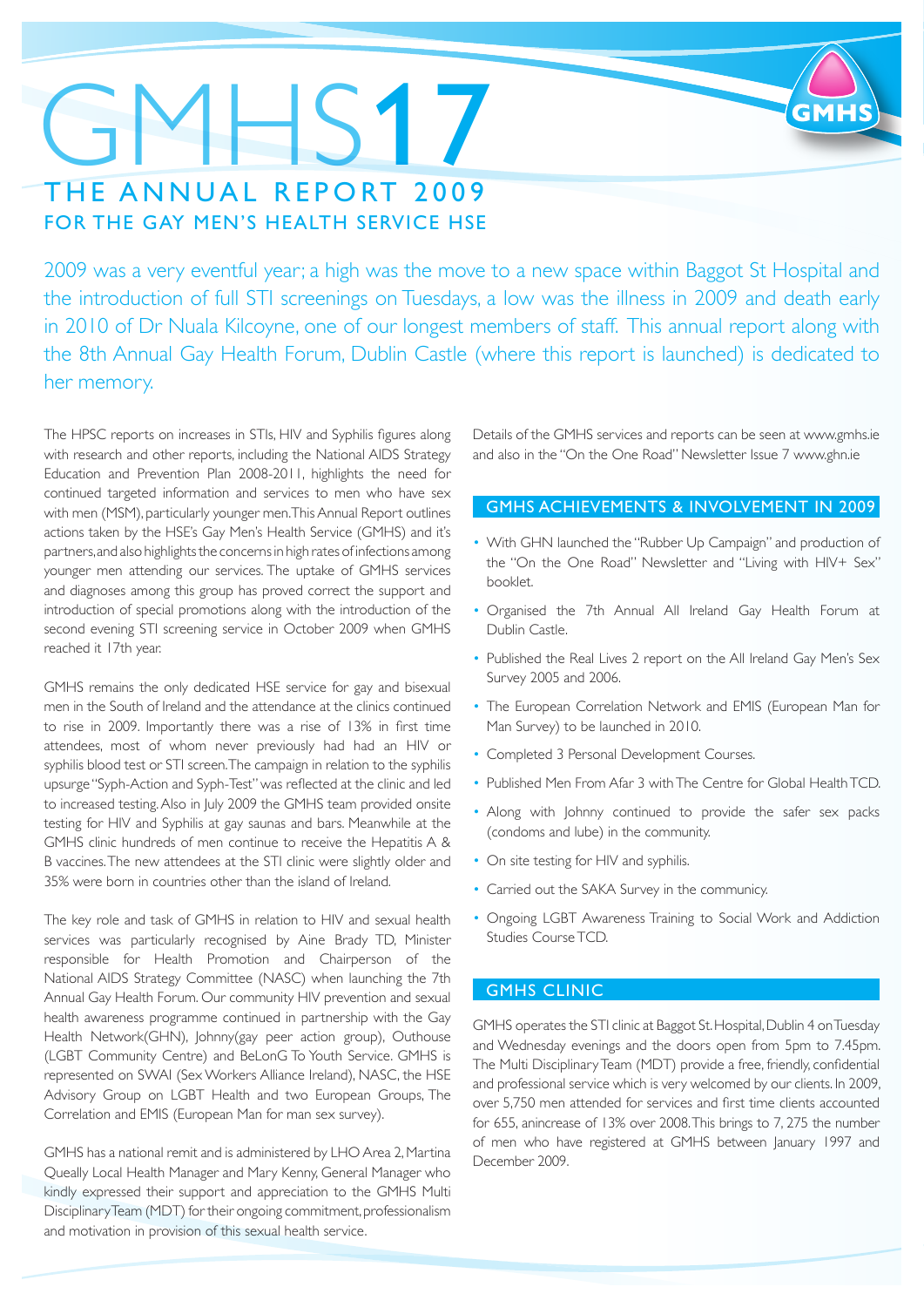## GMHS17

### NUMBERS FOR GMHS CLINIC IN 2009

| 100 Clinics (50 Tue and 50 Wed)   | 1984 Syphilis Tests +15% over 2008    |
|-----------------------------------|---------------------------------------|
| 655 New clients +13% over 2008    | 1837 HIV Tests +18% over 2008         |
| 5757 Client visits +11% over 2008 | 730 Hepatitis B Tests                 |
| 2354 Walk-ins +16% over 2008      | 758 Post Hepatitis Vaccine Blood Test |
| 1870 Triage Sessions              | 750 Pre HIV Test Discussion sessions  |
| 1750 Medical STI screens          | 735 Pre HIV Test Counselling sessions |
| 3102 Nursing contacts +11%        | I 104 Hepatitis Vaccine               |

GMHS continue to diagnose and provide a significant proportion of the total MSM-related HIV and syphilis cases reported nationally to the HPSC. Preliminary reports indicate at the GMHS clinic there were approximately 231 positive diagnoses of the following; 145 diagnoses of an STI: Chlamydia: Urethral and Rectal, Gonorrhoea: Urethral, Rectal and Pharyngeal (8% of all STI screens), 35 HIV Positive diagnoses (1.75% of all HIV blood tests) and 51 Syphilis Infectious (treatable) diagnoses (2.90% of all syphilis blood tests). A very low number had dual or multiple diagnoses. A significant number of those receiving a diagnoses were first time attendees to the clinic and this is expanded on next.

Note: The Hepatitis A, B and C diagnoses and uptake on vaccinations and a fuller medical report on all diagnoses will be published late 2010.

### PROFILES OF FIRST TIME ATTENDEES

In-depth reporting on first time attendees is important as it helps to assess the impact of and access to services and also for indication of prevalence among this cohort. As for most of the men it is the first time they have tested for STI, HIV or Syphilis including the Hepatitis test and vaccine.

### AGE PROFILE

In 2009 a quarter of the men were aged 24 and younger. While there was a decrease in younger attendees, there was a significant increase of men in their 30s and older when compared to 2008.

| <b>AGE</b><br><b>RANGE</b> | $20$ | $20 - 24$ | $25 - 29$ | $30 - 39$ | 40-49 | 50-59 | 60>    |
|----------------------------|------|-----------|-----------|-----------|-------|-------|--------|
| 2009                       | 16   | 136       | 198       | 198       | 72    | 22    | 3      |
| $N = 655$                  | (2%) | (21%)     | (30%)     | (30%)     | (11%) | (3%)  | (2%)   |
| 2008                       | 27   | 168       | 167       | 148       | 51    | 12    | $1\%)$ |
| $N = 580$                  | (4%) | $(30\%)$  | (29%)     | (26%)     | (9%)  | (2%)  |        |

### PLACE OF RESIDENCE (n=638)

Most of the new attendees, 527 (84%), lived in Dublin City (all postal areas were indicated) and County, but a significant number 101(16%) lived in other parts of Ireland.

### ETHNIC AND CULTURAL PROFILES (n=655)

In 2004 one in four men were born outside the island of Ireland. Since 2006 this has been rising to over one in three. In 2009, 35% (230) were born outside the Island of Ireland (representing 46 countries) with 6% (14) of these living outside Dublin city and County.

| <b>WHERE BORN</b> | 2004 | 2005 2006 2007 2008 2009 |              |      |       |     |
|-------------------|------|--------------------------|--------------|------|-------|-----|
| Island of Ireland | 76%  | 74%                      | $ 69\% 63\%$ |      | 64%   | 65% |
| Abroad            | 24%  | 26%                      | 31%          | 137% | l 36% | 35% |

### FIRST TIME ATTENDEES TO GMHS AND DIAGNOSES

Of the 655 first time attendees 103 received a positive diagnose of as follows 55 (8.4%) received an STI diagnoses ( Chlamydia: Urethral and Rectal, Gonorrhoea: Urethral, Rectal and Pharyngeal), 31 (4.7%) received an infectious (treatable) Syphilis diagnoses and 17 (2.6%) a positive HIV diagnoses.

A quarter of the positive HIV and infectious Syphilis diagnoses were among men aged 24 and younger and this rose to over half for those aged 29 and younger. STI diagnoses were significantly higher among younger men.

| $STls$ n=55 | Syphilis n=31 | $HIV$ n=17 | Diagnoses by Age Range |
|-------------|---------------|------------|------------------------|
| 42.0%       | 26%           | 23.5%      | Aged 24 and less       |
| 67.5%       | 52%           | 58.5%      | Aged 29 and less       |
| 85.5%       | 65%           | 76%        | Aged 39 and less       |
| 98%         | 94%           | 100%       | Aged 49 and less       |
| 100%        | 100%          |            | Aged 59 and less       |

The prevalence rate within each age group compared to the overall rate (in the left column) provides a clearer indication.

| $2009$ n=655          | $24$<br>$(n=152)$ | $25 - 29$<br>$(n=198)$ | $30 - 39$<br>$(n=198)$ | 40-49<br>$(n=72)$ | 50-59<br>$(n=22)$ | 60 > |
|-----------------------|-------------------|------------------------|------------------------|-------------------|-------------------|------|
| $HIV$ n=17(2.6%)      | 2.5%              | 3.0%                   | 1.5%                   | 5.5%              | nil               | nil  |
| Syphilis $n=31(4.7%)$ | 5.0%              | $4.0\%$                | 2.0%                   | 12.5%             | 19.0%             | nil  |
| $STls n=55(8.4%)$     | 15.0%             | 70%                    | 5.0%                   | 9.7%              | 45%               |      |

The prevalence rate among the younger age group when compared to the overall rate highlights the need for on going targeted information and services.

GMHS, in partnership with GHN and BeLonG To Youth Services are continuing to plan to provide information to this group, while GHN are working with the HSE to provide mainstreaming of sexual health information for MSM to make available at all GP and public health centres.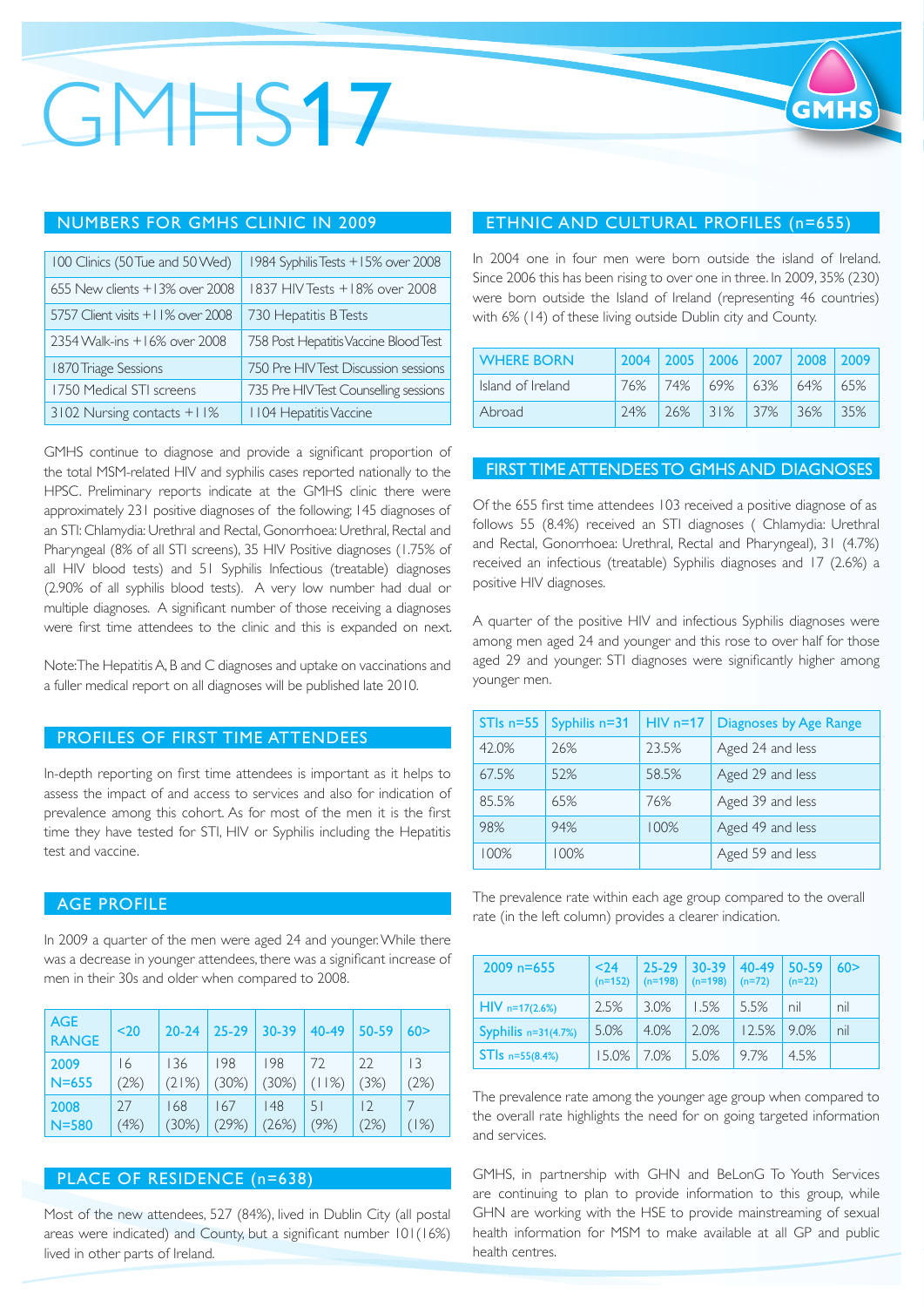## GMHS17

#### SYPHILIS AWARENESS PROMOTION IN 2009

In late 2008 it was noticed there was an upsurge of syphilis among MSM. A special representative committee from statutory and NGO agencies was organised by Dr Margaret Fitzgerald, Consultant, Public Health Department HSE. GMHS along with GHN and Johnny launched the "Syph-Action and Syph-Test" campaign to raise awareness and to promote testing via posters, adverts and leaflets including a promotion banner on Gaydar (one of the largest gay commercial social websites).

### ONSITE TESTING

It was agreed to hold a series of onsite testing sessions for syphilis at gay saunas in Dublin. The previous onsite testing took place in 2001 and 2003 and was for syphilis only. This time however it was decided to provide an opportunity for HIV testing, on an opt-in basis. Over three weekends in July 2009 the GMHS team carried out onsite testing in gay saunas and bars. A total of 131 men tested for syphilis with 116 of these testing for HIV. 37 (32%) men tested for syphilis and 35 (29%) tested for HIV for the first time. Overall 51% were aged 39 and younger while 12% were aged over 50. 29% lived outside Dublin city and county while 78% were born on the island of Ireland. Preliminary results indicated a 1.5% positive rate for infectious (treatable) syphilis and a 3.5% positive rate for HIV. After the onsite testing sessions there was a noticeable increase in demand for syphilis tests at the GMHS clinic.

#### SAKA

In June GMHS commissioned research, SAKA (Syphilis Awareness Knowledge and Action) to measure the awareness, knowledge, and action (testing) in relation to syphilis among the MSM population. Questions were also asked to determine the reach of the all-Ireland Syphilis Awareness Campaign. During the Dublin LGBT Pride concert on 25 June 2009, men were approached and invited to participate in a short, self-completing survey. GMHS, GHN and Gay Project Cork volunteers and workers also recruited men in various other venues, including bars, clubs, saunas and LGBT community centres in Dublin and Cork over a six-week period following the Dublin LGBT Pride event. A total of 543 questionnaires were completed. Of the 516 valid surveys, 80% were collected in Dublin and 20% were collected in Cork. Overall, 88% of respondents identified as gay, 10% as bisexual, and 2% as other. The age profile of the sample represents a younger population with almost half (46%) under the age of 30 years and approximately one-quarter (24%) aged 24 years or less. The final report will be published in June 2010.

### GMHS OUTREACH

GMHS has one health promotion outreach worker based in Outhouse, (LGBT Community Centre) who continues to be busy with individual client contacts, interventions, publications, distribution of safer sex packs, and dealing with the increased demand for training. Workshops such as "summer loving" on various topics for gay and

bisexual men and the popular Personal Development Courses. Outreach also engaged in partnership work with Gay Health Network (GHN), BeLonG To Youth Service and Outhouse (LGBT Community Centre). Importantly outreach is heavily involved in joint work with Johnny (gay peer action) distributing "condom and lube" packs and information to gay commercial venues.

Established since 2000 there were three Personal Development Course in 2009 bringing the total to 37. The PDC is organised and run by two facilitators who provide a comprehensive and popular 8 week course on Tuesday evenings at Outhouse.

### GMHS COUNSELLING

Both counselling at the GMHS clinic and at Outhouse is important especially for therapeutic interventions regarding risk taking. It is also important for support for men diagnosed with HIV and reducing the chance of onward infection. The counsellor service based in Outhouse remained in great demand in 2009. The counslling services based at Outhouse remiained in great demand in 2009. The four sessional counsellors provide 16 client sessions per week. An assessment service is provided to anyone making a new requests by the senior counselor and clients are placed on a waiting list or referred onwards according to need.

#### MANAGEMENT

The work of the manager reflects the business of the project and the other demands in supervision, co-ordination, promotion, research, training, publications and partnership work, involvement in networks such as mentioned above and both national and regional steering committees such as the National AIDS Strategy Committee, and others. In 2009 a steering committee was established by LHO senior management who meet regularly and it is intended to produce and publish Policy and Procedure Guidelines by the end of 2010. The goal for 2010 and beyond is to continue managing GMHS to deliver a quality and effective service, making it more accessible and relevant to men who have sex with men.

GAY MEN'S HEALTH SERVICE SEXUAL HEALTH SERVICES FOR GAY AND BISEXUAL MEN

STI CLINIC, COUNSELLING, OUTREACH, INFORMATION, TRAINING & RESEARCH BAGGOT ST HOSPITAL, DUBLIN 4

T: +353 1 669 9553 F: +353 1 660 7982 E: gmhsadmin@hse.ie W: www.gmhs.ie for Services, Reports and Links



Feidhmeannacht na Seirbhíse Sláinte **Health Service Executive**